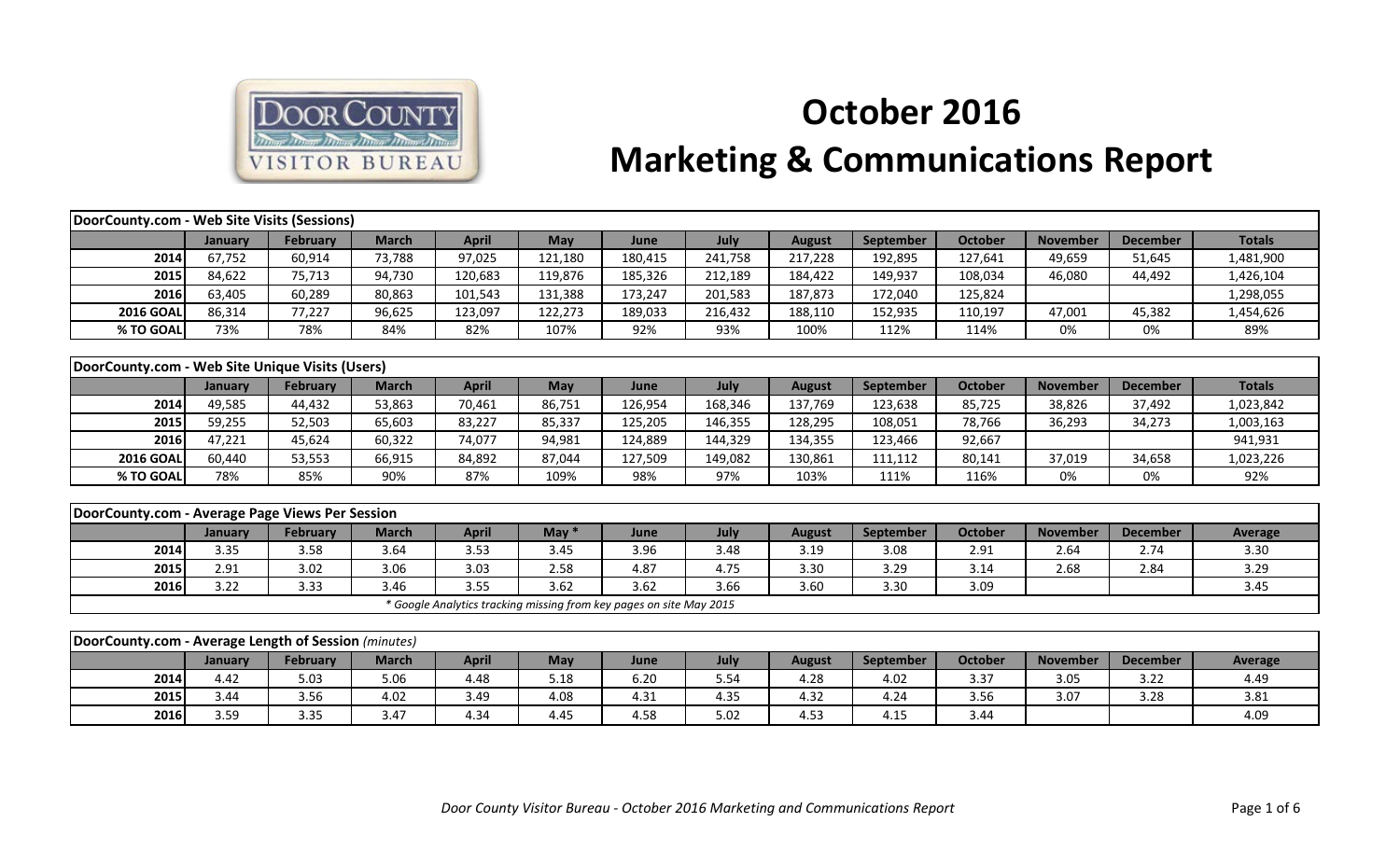| DoorCounty.com - Mobile Web Site Useage                             |         |          |              |        |            |             |         |         |                  |         |                 |                 |               |
|---------------------------------------------------------------------|---------|----------|--------------|--------|------------|-------------|---------|---------|------------------|---------|-----------------|-----------------|---------------|
|                                                                     | Januarv | February | <b>March</b> | April  | $M$ ay $*$ | <b>June</b> | July    | August  | <b>September</b> | October | <b>November</b> | <b>December</b> | <b>Totals</b> |
| 2014                                                                | 23,872  | 10,927   | 28,446       | 38,478 | 48,903     | 72,055      | 106,244 | 99,139  | 88,020           | 50,954  | 23,263          | 22,857          | 613,158       |
| 2015                                                                | 39,024  | 21,610   | 43,392       | 54,501 | 30,019     | 87,000      | 103,550 | 94,460  | 75,538           | 56,316  | 26,040          | 22,569          | 654,019       |
| 2016                                                                | 30,943  | 31,015   | 39,684       | 50,397 | 69,140     | 91,729      | 114,452 | 103,485 | 103,174          | 73,631  |                 |                 | 707,650       |
| * Google Analytics tracking missing from key pages on site May 2015 |         |          |              |        |            |             |         |         |                  |         |                 |                 |               |

| DoorCounty.com - Top Ten Most Requested Pages for the Month |                                                                 |                     |
|-------------------------------------------------------------|-----------------------------------------------------------------|---------------------|
| $1)$ /Home                                                  | 5) /fall-door-county-giveaway                                   | 9) /interactive-map |
| 2) / experience/events                                      | 6) /stay/hotel-motel-inn/                                       | 10)/discover        |
| 3) /autumn                                                  | 7) /experience                                                  |                     |
| 4) /stay                                                    | 8) /newsletter/october-2016/door-countys-best-fall-color-drives |                     |

| DoorCounty.com - Top Ten Sources for the Month |                                 |                         |
|------------------------------------------------|---------------------------------|-------------------------|
| 1) Google/organic                              | 5) DoorCounty/Email             | 9) Facebook/Facebook AD |
| 2) (direct)/(none)                             | 6) Yahoo/Organic                | 10) Google/cpc          |
| 3) Facebook/Facebook Ad                        | 7) m.facebook.com/referral      |                         |
| 4) Bing / organic                              | 8) travelwisconsin.com/referral |                         |

|                    | Social Media: Facebook |                 |              |                   |            |           |           |               |           |                |                 |                 |               |  |  |
|--------------------|------------------------|-----------------|--------------|-------------------|------------|-----------|-----------|---------------|-----------|----------------|-----------------|-----------------|---------------|--|--|
| <b>Impressions</b> | <b>January</b>         | <b>February</b> | <b>March</b> | <b>April</b>      | <b>May</b> | June      | July      | <b>August</b> | September | <b>October</b> | <b>November</b> | <b>December</b> | <b>Totals</b> |  |  |
| 2014               | 1,072,474              | 786,549         | l,256,786    | l <b>,140,795</b> | 904,334    | 866,752   | 937,971   | 1,053,928     | 1,378,288 | 597,568        | 587,576         | 559,572         | 11,142,593    |  |  |
| 2015               | 826,778                | 594,789         | 839,094      | l,204,160         | 1,097,071  | 1,201,542 | 1,286,647 | 925,223       | 1,065,510 | 1,045,703      | 1,088,533       | 563,186         | 11,738,236    |  |  |
| 2016               | 994,271                | 1,014,098       | 758,324      | 1,194,643         | 1,530,365  | 1,611,401 | 2,131,033 | 2,262,757     | 3,573,818 | 3,378,374      |                 |                 | 18,449,084    |  |  |
| <b>Post Views</b>  | January                | <b>February</b> | <b>March</b> | <b>April</b>      | <b>May</b> | June      | July      | <b>August</b> | September | <b>October</b> | <b>November</b> | <b>December</b> | <b>Totals</b> |  |  |
| 2014               | 207,464                | 240,304         | 426,235      | 424,333           | 463,321    | 444,147   | 339,068   | 461,958       | 612,005   | 238,985        | 346,151         | 257,000         | 4,460,971     |  |  |
| 2015               | 555,825                | 388,349         | 555,850      | 772,633           | 739,233    | 768,594   | 847,893   | 686,341       | 679,592   | 739,724        | 856,575         | 407,601         | 7,998,210     |  |  |
| 2016               | 780,727                | 773,366         | 581,832      | 855,534           | 1,164,837  | 1,281,364 | 1,480,357 | 1,559,301     | 2,824,540 | 2,534,054      |                 |                 | 13,835,912    |  |  |
| <b>Page Views</b>  | January                | <b>February</b> | <b>March</b> | April             | <b>May</b> | June      | July      | <b>August</b> | September | <b>October</b> | <b>November</b> | <b>December</b> | <b>Totals</b> |  |  |
| 2014               | 11,533                 | 13,566          | 3,181        | 3,624             | 3,358      | 3,963     | 8,419     | 3,050         | 3,047     | 1,616          | 1,199           | 170,953         | 227,509       |  |  |
| 2015               | 104,557                | 81,847          | 125,202      | 150,854           | 150,023    | 168,039   | 162,788   | 119,717       | 181,124   | 169,600        | 1,388           | 81,295          | 1,496,434     |  |  |
| 2016               | 112,475                | 103,983         | 87,177       | 153,588           | 172,031    | 113,158   | 233,864   | 369,832       | 311,572   | 335,892        |                 |                 | 1,993,572     |  |  |
| <b>Engagement</b>  | January                | <b>February</b> | <b>March</b> | <b>April</b>      | <b>May</b> | June      | July      | <b>August</b> | September | <b>October</b> | <b>November</b> | <b>December</b> | <b>Totals</b> |  |  |
| 2015               | 24,832                 | 14,834          | 26,432       | 32,633            | 32,944     | 32,210    | 30,093    | 24,461        | 32,364    | 35,477         | 26,773          | 13,550          | 326,603       |  |  |
| 2016               | 28,766                 | 20,520          | 15,324       | 31,493            | 34,883     | 34,678    | 65,406    | 43,487        | 79,971    | 61,204         |                 |                 | 415,732       |  |  |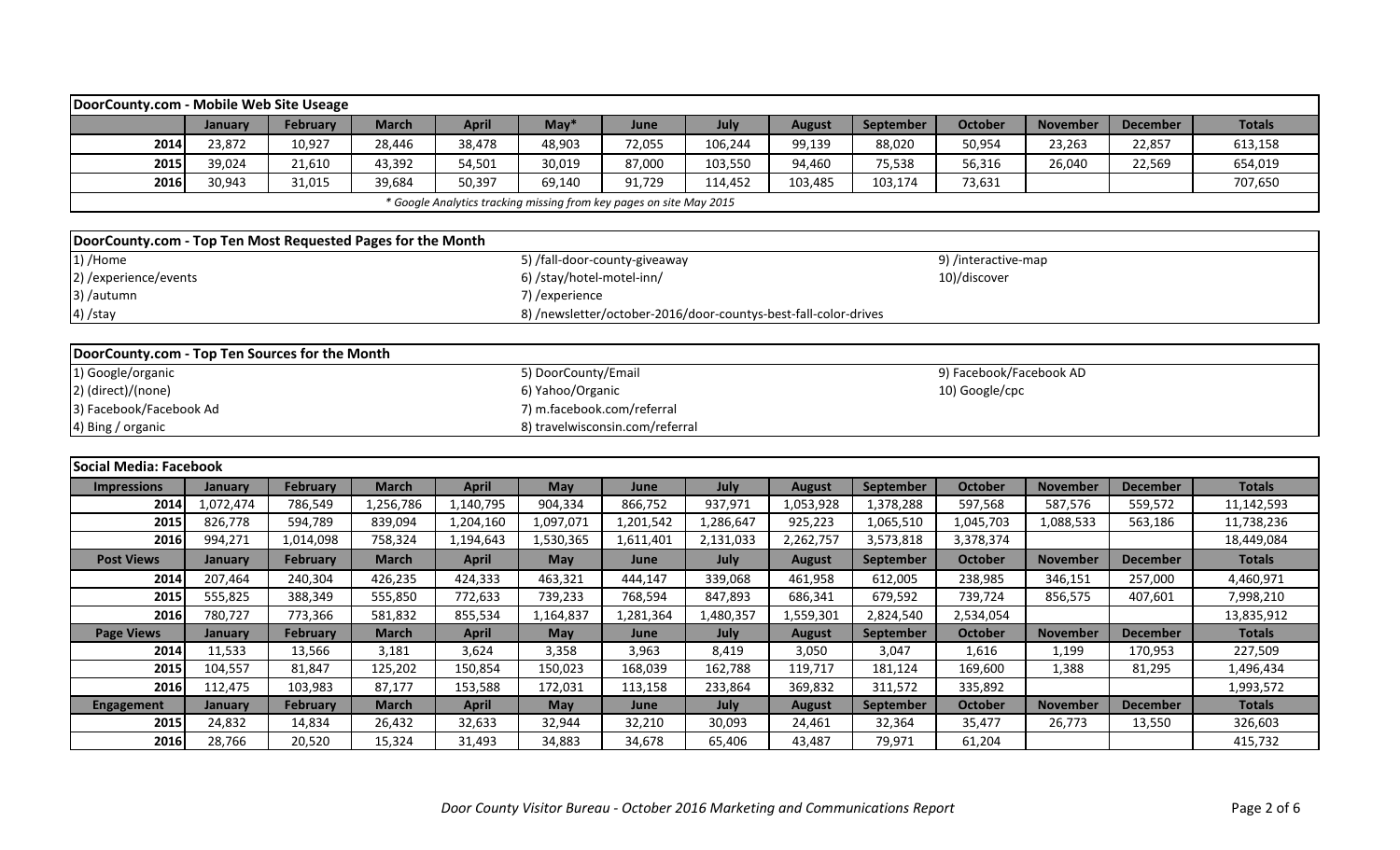| <b>Social Media: Twitter</b>                                     |            |                 |              |              |            |           |            |               |                  |                |                 |                 |                        |
|------------------------------------------------------------------|------------|-----------------|--------------|--------------|------------|-----------|------------|---------------|------------------|----------------|-----------------|-----------------|------------------------|
| <b>Followers</b>                                                 | January    | <b>February</b> | <b>March</b> | <b>April</b> | May        | June      | July       | <b>August</b> | September        | <b>October</b> | <b>November</b> | <b>December</b> | <b>Annual % Growth</b> |
| 2014                                                             | 2,654      | 2,701           | 2,747        | 2,797        | 2,910      | 3,050     | 3,180      | 3,264         | 3,348            | 3,417          | 3,451           | 3,569           | 34%                    |
| 2015                                                             | 3,585      | 3,652           | 3,709        | 3,781        | 3,872      | 3,992     | 4,096      | 4,153         | 4,219            | 4,261          | 4,302           | 4,350           | 21%                    |
| 2016                                                             | 4,411      | 4,459           | 4,547        | 4,588        | 4,661      | 4,760     | 4,878      | 4,955         | 5,019            | 5,068          |                 |                 |                        |
| <b>Impressions</b>                                               | January    | <b>February</b> | <b>March</b> | <b>April</b> | <b>May</b> | June      | July       | <b>August</b> | <b>September</b> | October        | <b>November</b> | <b>December</b> | <b>Totals</b>          |
| 2014                                                             | n/a        | n/a             | n/a          | 624,334      | 1,212,464  | 922,180   | 1,663,447  | 2,051,198     | 1,361,815        | 946,028        | 1,021,938       | 668,469         | 10,471,873             |
| 2015                                                             | 2,257,152  | 1,533,877       | 1,517,133    | 704,372      | 2,271,820  | 2,700,702 | 2,634,001  | 4,648,946     | 5,502,863        | 2,459,054      | 4,013,608       | 9,737,951       | 39,981,479             |
| 2016                                                             | 22,709,041 | 7,170,397       | 2,556,102    | 3,822,978    | 5,736,414  | 8,969,016 | 22,713,222 | 6,557,849     | 3,986,430        | 2,503,666      |                 |                 | 86,725,115             |
|                                                                  |            |                 |              |              |            |           |            |               |                  |                |                 |                 |                        |
| <b>Pay-Per-Click Results</b>                                     |            |                 |              |              |            |           |            |               |                  |                |                 |                 |                        |
|                                                                  | January    | <b>February</b> | <b>March</b> | <b>April</b> | May        | June      | July       | <b>August</b> | September        | <b>October</b> | <b>November</b> | <b>December</b> | <b>Totals</b>          |
| 2014                                                             | 2,432      | 2,748           | 3,473        | 9,955        | 4,940      | 5,260     | 4,203      | 2,124         | 2,462            | 2,019          | 1,294           | 1,314           | 42,224                 |
| 2015                                                             | 1,815      | 2,153           | 2,240        | 2,253        | 5,507      | 5,556     | 5,507      | 4,096         | 5,507            | 2,251          | 1,015           | 1,006           | 38,906                 |
| 2016                                                             | 2,577      | 5,584           | 7,131        | 8,905        | 14,312     | 5,161     | 1,365      | 8,939         | 9,289            | 1,357          |                 |                 | 64,620                 |
|                                                                  |            |                 |              |              |            |           |            |               |                  |                |                 |                 |                        |
| Door County E-Newsletter - Number of E-Mails Sent (with remails) |            |                 |              |              |            |           |            |               |                  |                |                 |                 |                        |
|                                                                  | January    | <b>February</b> | <b>March</b> | <b>April</b> | May        | June      | July       | <b>August</b> | September        | <b>October</b> | <b>November</b> | <b>December</b> | <b>Totals</b>          |
| 2014                                                             | 310,665    | 304,504         | 260,265      | 290,157      | 303,787    | 311,153   | 314,220    | 314,552       | 346,443          | 343,595        | 344,384         | 337,073         | 3,780,798              |
| 2015                                                             | 328,573    | 319,563         | 310,628      | 316,865      | 341,409    | 349,020   | 486,954    | 359,538       | 350,421          | 348,142        | 347,933         | 344,699         | 4,203,745              |
| 2016                                                             | 688,006    | 336,747         | 334,214      | 285,196      | 292,101    | 617,581   | 324,801    | 364,339       | 363,905          | 362,390        |                 |                 | 3,969,280              |
|                                                                  |            |                 |              |              |            |           |            |               |                  |                |                 |                 |                        |
| Door County E-Newsletter - Open Rates                            |            |                 |              |              |            |           |            |               |                  |                |                 |                 |                        |
|                                                                  | January    | <b>February</b> | <b>March</b> | <b>April</b> | May        | June      | July       | <b>August</b> | September        | <b>October</b> | <b>November</b> | <b>December</b> | <b>Average</b>         |
| 2014                                                             | 25.30%     | 24.20%          | 31.70%       | 30.10%       | 25.80%     | 26.90%    | 26.90%     | 26.00%        | 29.20%           | 26.50%         | 22.30%          | 21.20%          | 26.34%                 |
| 2015                                                             | 24.80%     | 23.60%          | 27.70%       | 28.70%       | 26.80%     | 27.10%    | 32.90%     | 24.74%        | 25.71%           | 24.20%         | 21.67%          | 20.06%          | 25.67%                 |
| 2016                                                             | 23.32%     | 20.69%          | 22.05%       | 29.88%       | 30.54%     | 29.73%    | 31.08%     | 26.95%        | 29.14%           | 26.27%         |                 |                 | 26.97%                 |
|                                                                  |            |                 |              |              |            |           |            |               |                  |                |                 |                 |                        |
| Door County E-Newsletter - Click Thru's                          |            |                 |              |              |            |           |            |               |                  |                |                 |                 |                        |
|                                                                  | January    | February        | <b>March</b> | <b>April</b> | May        | June      | July       | <b>August</b> | <b>September</b> | <b>October</b> | <b>November</b> | <b>December</b> | <b>Average</b>         |
| 2014                                                             | 2.90%      | 2.30%           | 4.40%        | 4.20%        | 3.90%      | 4.60%     | 4.70%      | 4.30%         | 4.50%            | 3.90%          | 2.30%           | 2.10%           | 3.68%                  |

**2015** 2.60% 2.90% 3.60% 4.30% 3.41% 4.00% 5.09% 3.13% 3.85% 2.83% 2.01% 1.61% 3.28% **2016**| 3.53% | 1.82% | 3.22% | 3.58% | 4.18% | 3.37% | 3.90% | 2.71% | 3.63% | 3.11% | | | 3.31%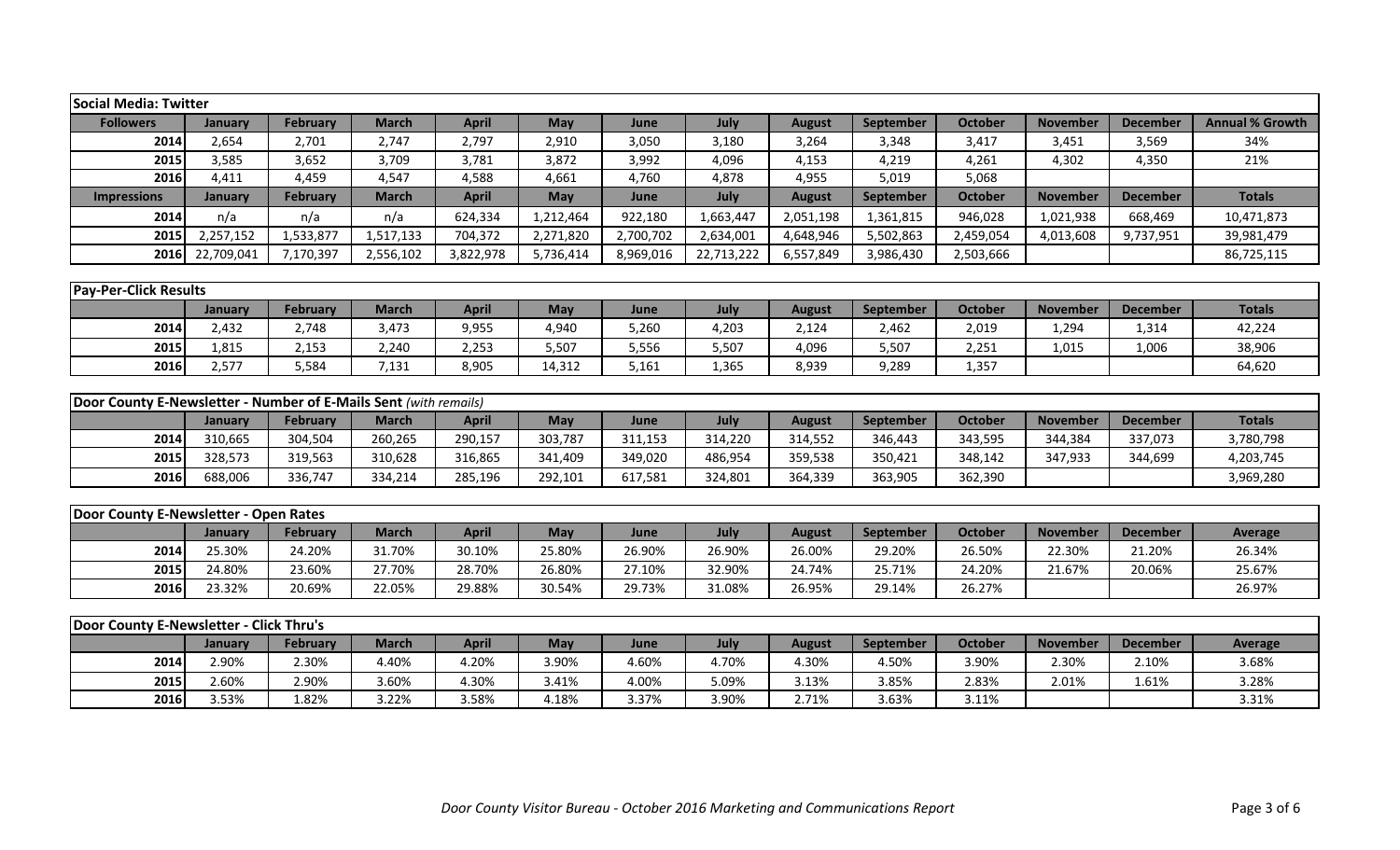| <b>Advertising - Gross Impressions</b> |         |           |              |              |            |           |           |               |                  |           |                 |          |              |
|----------------------------------------|---------|-----------|--------------|--------------|------------|-----------|-----------|---------------|------------------|-----------|-----------------|----------|--------------|
|                                        | January | February  | <b>March</b> | <b>April</b> | <b>May</b> | June      | July      | <b>August</b> | <b>September</b> | October   | <b>November</b> | December | <b>Total</b> |
| 2014                                   | 70,620  | 2,777,134 | 9,058,615    | 8,790,285    | 6,753,942  | 2,772,677 | 904,724   | 148,225       | 1,735,115        | 3,503,157 | 2,604           | 2,530    | 36,519,628   |
| 2015                                   | 5,346   | 2,679,900 | 5,336,400    | 9,945,248    | 5,628,037  | 1,183,348 | 673,070   | 441,307       | 2,900,619        | .,587,416 | 6,390           | 6,390    | 30,393,471   |
| 2016                                   | 599,103 | 54,767    | 613,755      | 2,418,226    | 8,905,652  | 7,792,796 | 1,157,356 | 5,096,104     | 4,521,300        | 3,376,859 |                 |          | 34,535,918   |

|                      | Advertising - Media Placed 2016 |                 |              |              |           |           |                          |          |                  |                |                 |                 |              |  |
|----------------------|---------------------------------|-----------------|--------------|--------------|-----------|-----------|--------------------------|----------|------------------|----------------|-----------------|-----------------|--------------|--|
|                      | <b>January</b>                  | <b>February</b> | <b>March</b> | <b>April</b> | May       | June      | July                     | August   | <b>September</b> | <b>October</b> | <b>November</b> | <b>December</b> | <b>Total</b> |  |
| <b>Total Paid</b>    | \$1,061                         | \$3,121         | \$3,925      | \$50,856     | \$369,215 | \$107,691 | \$5,942                  | \$28,390 | \$31,787         | \$16,736       |                 |                 | \$618,724    |  |
| <b>Co-Op Dollars</b> |                                 |                 |              | 6,500        | \$6,225   | \$8,250   | * <i>*</i> ***<br>56,35U | 55,500   | 4,350            | \$2,400        |                 |                 | \$39,575     |  |

| Online Video Views (includes YouTube channels, Vimeo channel and live or embedded Facebook videos featuring DCVB video content such as Explore The Door, Our Door County, aerial videos, TV ads, etc) |        |        |        |        |         |         |        |         |        |         |        |        |         |
|-------------------------------------------------------------------------------------------------------------------------------------------------------------------------------------------------------|--------|--------|--------|--------|---------|---------|--------|---------|--------|---------|--------|--------|---------|
| April<br>July<br>February<br><b>Totals</b><br>October<br><b>March</b><br><b>September</b><br>May<br><b>November</b><br><b>December</b><br>August<br>June<br><b>January</b>                            |        |        |        |        |         |         |        |         |        |         |        |        |         |
| 2014                                                                                                                                                                                                  | 3,636  | 4,209  | 9,224  | 5,802  | ,308    | 9,569   | 10,842 | 9,795   | 8,161  | 6,334   | 3,806  | 3,951  | 82,637  |
| 2015                                                                                                                                                                                                  | 6.731  | 7,223  | 8,932  | 8,134  | 13,319  | 16,888  | 20,796 | 24,895  | 21,995 | 23,020  | 18,771 | 19,107 | 189,811 |
| 2016                                                                                                                                                                                                  | 27,083 | 22,279 | 11,152 | 44,323 | 159,171 | 103,794 | 93,713 | 200,640 | 59,224 | 104,412 |        |        | 855,791 |

|                   | <b>Media Marketing Program - Impressions</b> |                 |            |            |            |            |            |               |                  |                |                 |                 |             |  |
|-------------------|----------------------------------------------|-----------------|------------|------------|------------|------------|------------|---------------|------------------|----------------|-----------------|-----------------|-------------|--|
|                   | <b>January</b>                               | <b>February</b> | March      | April      | <b>May</b> | June       | July       | <b>August</b> | <b>September</b> | <b>October</b> | <b>November</b> | <b>December</b> | Totals      |  |
|                   | 2014 37,852,999                              | 40,986,204      | 27,772,140 | 5,314,961  | 20,193,969 | 44,435,235 | 71,687,651 | 12,256,415    | 51,116,546       | 67,868,123     | 18,770,067      | 3,507,165       | 401,761,475 |  |
|                   | 2015 28,017,364                              | 1,823,856       | 20,098,799 | 22,527,085 | 3,830,004  | 19,201,677 | 30,984,433 | 36,995,848    | 9,122,770        | 2,746,629      | 6,293,744       | 16,144,032      | 197,786,241 |  |
| <b>2016</b>       | 767,047                                      | 4,699,826       | 39,967,510 | 24,274,037 | 16,899,042 | 31,660,644 | 16,773,144 | 36,910,747    | 13,325,257       | 65,351,054     |                 |                 | 250,628,308 |  |
| <b>2016 GOALL</b> | 24,296,442                                   | 7,380,639       | 18,598,453 | 12,751,792 | 10,710,837 | 14,710,118 | 34,337,995 | 23,525,235    | 26,926,812       | 46,536,913     | 8,852,497       | 10,759,675      | 239,387,408 |  |
| % TO GOAL         | 3%                                           | 64%             | 215%       | 190%       | 158%       | 215%       | 49%        | 157%          | 49%              | 140%           | 0%              | 0%              | 105%        |  |

| Media Marketing Program - Visiting Journalists |         |                 |              |              |      |             |      |               |           |         |                 |          |               |
|------------------------------------------------|---------|-----------------|--------------|--------------|------|-------------|------|---------------|-----------|---------|-----------------|----------|---------------|
|                                                | January | <b>February</b> | <b>March</b> | <b>April</b> | May  | <b>June</b> | July | <b>August</b> | September | October | <b>November</b> | December | <b>Totals</b> |
| 2014                                           |         |                 |              |              | 10   | 22          | 15   |               |           | 10      |                 |          |               |
| 2015                                           |         |                 |              |              |      | 14          | 19   | 12            |           |         |                 |          |               |
| 2016                                           |         | 12<br>ᅩᄼ        |              |              | ∸∸   | 16          |      | 13            |           | 14      |                 |          |               |
| <b>2016 GOAL</b>                               |         | 10              |              |              |      | 22          |      |               |           | 14      |                 |          |               |
| % TO GOAL                                      |         | 120%            |              |              | 150% | 73%         |      | 163%          | 63%       | 100%    |                 |          | 103%          |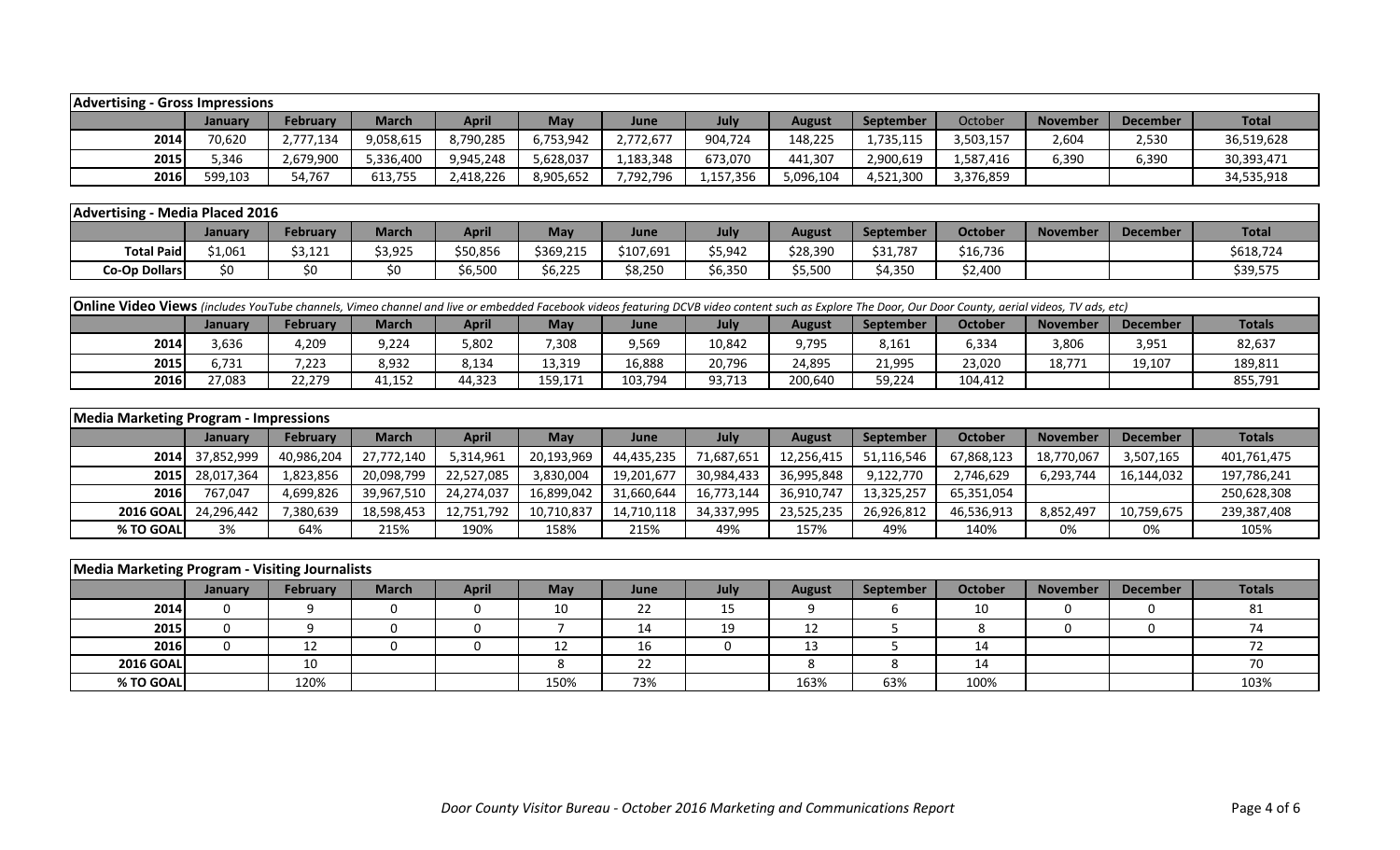|                                       | Media Marketing Program - Ad Value Equivalency |                 |              |              |             |           |           |               |                |                |                 |                 |               |  |
|---------------------------------------|------------------------------------------------|-----------------|--------------|--------------|-------------|-----------|-----------|---------------|----------------|----------------|-----------------|-----------------|---------------|--|
|                                       | January                                        | <b>February</b> | <b>March</b> | <b>April</b> | May         | June      | July      | <b>August</b> | September      | <b>October</b> | <b>November</b> | <b>December</b> | <b>Totals</b> |  |
| 2014                                  | \$104,143                                      | \$93,897        | \$503,719    | \$75,517     | \$153,280   | \$107,290 | \$227,097 | \$196,220     | \$258,235      | \$141,898      | \$91,174        | \$81,448        | \$2,033,918   |  |
| 2015                                  | \$70,320                                       | \$72,596        | \$80,581     | \$330,607    | \$1,209,143 | \$282,586 | \$168,520 | \$154,576     | \$174,956      | \$40,256       | \$56,902        | \$93,224        | \$2,734,267   |  |
| 2016                                  | \$147,959                                      | \$94,919        | \$200,684    | \$186,717    | \$296,988   | \$87,288  | \$132,752 | \$242,453     | \$264,471      | \$136,292      |                 |                 | \$1,790,523   |  |
|                                       |                                                |                 |              |              |             |           |           |               |                |                |                 |                 |               |  |
| <b>Group Tour Contacts</b>            |                                                |                 |              |              |             |           |           |               |                |                |                 |                 |               |  |
|                                       | January                                        | February        | <b>March</b> | <b>April</b> | May         | June      | July      | <b>August</b> | September      | <b>October</b> | <b>November</b> | <b>December</b> | <b>Totals</b> |  |
| 2014                                  | 153                                            | 621             | 130          | 70           | 156         | 167       | 108       | 207           | 39             | 14             | 34              | 48              | 1,747         |  |
| 2015                                  | 134                                            | 451             | 110          | 206          | 188         | 179       | 176       | 89            | 125            | 67             | 149             | 1               | 1,875         |  |
| 2016                                  | 71                                             | 614             | 102          | 73           | 58          | 118       | 111       | 209           | 108            | 108            |                 |                 | 1,572         |  |
| <b>2016 GOAI</b>                      | 175                                            | 350             | 175          | 125          | 162         | 175       | 145       | 210           | 127            | 119            | 55              | 75              | 1,893         |  |
| % TO GOAL                             | 41%                                            | 175%            | 58%          | 58%          | 36%         | 67%       | 77%       | 100%          | 85%            | 91%            | 0%              | 0%              | 83%           |  |
|                                       |                                                |                 |              |              |             |           |           |               |                |                |                 |                 |               |  |
| <b>Group Tour Inquiries</b>           |                                                |                 |              |              |             |           |           |               |                |                |                 |                 |               |  |
|                                       | January                                        | <b>February</b> | <b>March</b> | <b>April</b> | May         | June      | July      | <b>August</b> | September      | <b>October</b> | <b>November</b> | <b>December</b> | <b>Totals</b> |  |
| 2014                                  | 29                                             | 34              | 8            | 12           | 14          | 28        | 24        | 25            | 6              | 13             | 5               | 6               | 204           |  |
| 2015                                  | 33                                             | 19              | 13           | 15           | 12          | 9         | 15        | 13            | 15             | 23             | 8               | $\mathbf{1}$    | 176           |  |
| 2016                                  | 41                                             | 22              | 8            | 15           | 5           | 12        | 9         | 19            | $\overline{7}$ | 4              |                 |                 | 142           |  |
| <b>2016 GOAL</b>                      | 30                                             | 30              | 10           | 12           | 15          | 19        | 15        | 20            | 5              | 12             | 5               | 5               | 178           |  |
| % TO GOAL                             | 137%                                           | 73%             | 80%          | 125%         | 33%         | 63%       | 60%       | 95%           | 140%           | 33%            | 0%              | 0%              | 80%           |  |
|                                       |                                                |                 |              |              |             |           |           |               |                |                |                 |                 |               |  |
| <b>Meeting/Event Planner Contacts</b> |                                                |                 |              |              |             |           |           |               |                |                |                 |                 |               |  |
|                                       | January                                        | <b>February</b> | <b>March</b> | <b>April</b> | May         | June      | July      | <b>August</b> | September      | <b>October</b> | <b>November</b> | <b>December</b> | <b>Totals</b> |  |
| 2014                                  | 81                                             | 81              | 149          | 61           | 206         | 199       | 181       | 143           | 154            | 86             | 276             | 68              | 1,685         |  |
| 2015                                  | 97                                             | 85              | 171          | 188          | 209         | 181       | 373       | 120           | 101            | 149            | 52              | 59              | 1,785         |  |
| 2016                                  | 1,000                                          | 338             | 158          | 182          | 162         | 18        | 338       | 90            | 170            | 145            |                 |                 | 2,601         |  |
| <b>2016 GOAL</b>                      | 98                                             | 86              | 172          | 189          | 210         | 182       | 376       | 123           | 102            | 150            | 55              | 60              | 1,803         |  |
| % TO GOAL                             | 1020%                                          | 393%            | 92%          | 96%          | 77%         | 10%       | 90%       | 73%           | 167%           | 97%            | 0%              | 0%              | 144%          |  |